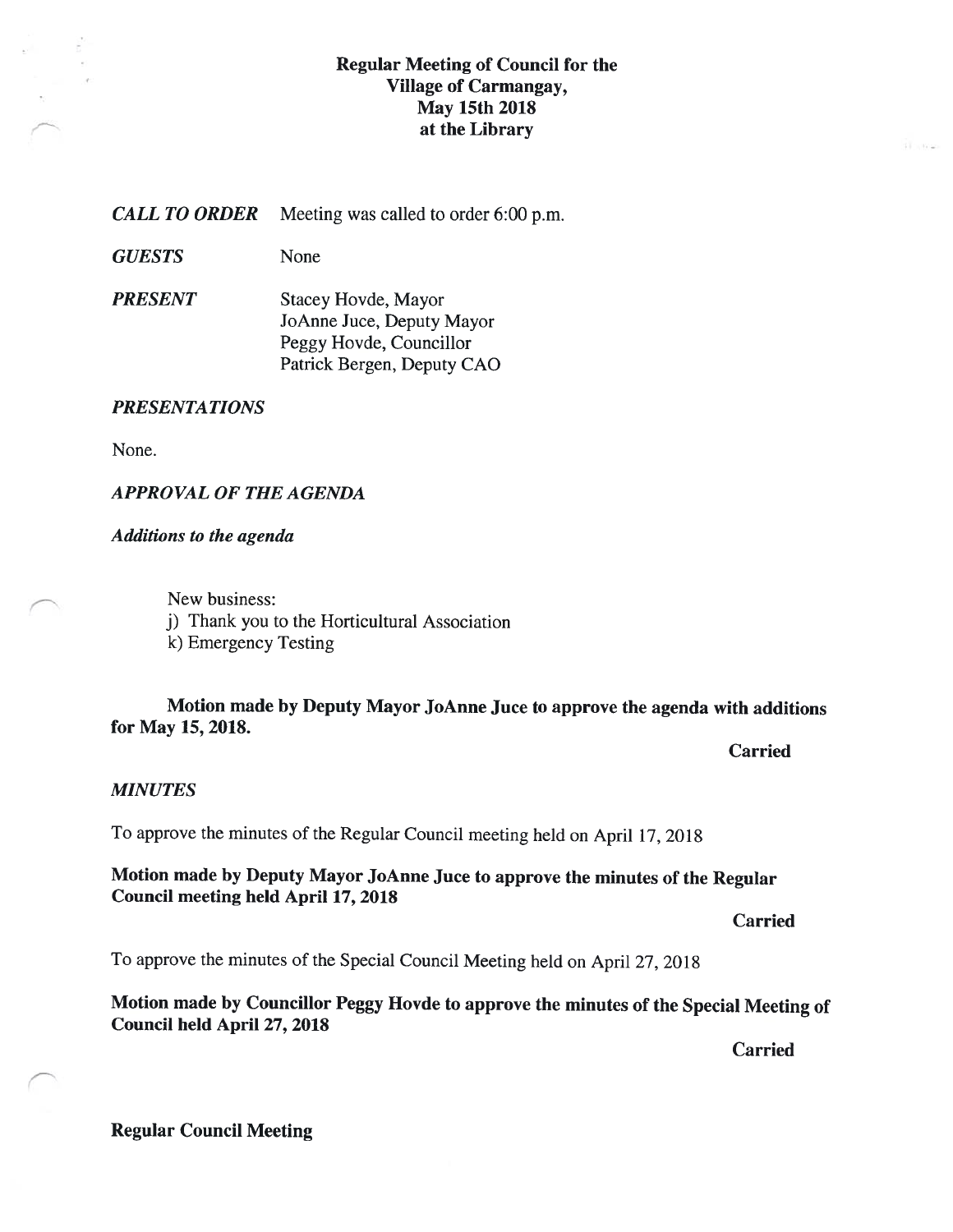May 15, 2018 Page 2

#### OLD BUSINESS

None

### PUBLIC WORKS REPORT

Report attached

### ADMINISTRATOR REPORT

Report attached.

### FINANCIAL REPORTS

Council reviewed the financial reports.

### Motion made by Deputy Mayor JoAnne Juce to accept the financial reports for April 2018. Carried NEW BUSINESS

a) Council reviewed the agreement between Benchmark Assessments and the Village and elected to strike section 9.2.1 and 9.3.1.

# Motion made by Councillor Peggy Hovde to allow the Mayor or CAO to sign the Benchmark Assessments agreement as amended.

Carried

b) June  $3<sup>rd</sup>$  to  $9<sup>th</sup>$  is Seniors Week in Alberta.

# Motion made by Councillor Peggy Hovde to have the Mayor sign the Declaration for Seniors Week and for staff to provide <sup>a</sup> cake up to \$50 for the Seniors function.

#### Carried

c) There was <sup>a</sup> review of the current Noise Bylaw which requires an update. The new Community Standards Bylaw is being worked on and will integrate the Noise Bylaw and Unsightly Bylaw. Staff hopes to have an initial draft ready for Council input for the next Council meeting.

d) This item was covered in item c)

Regular Council Meeting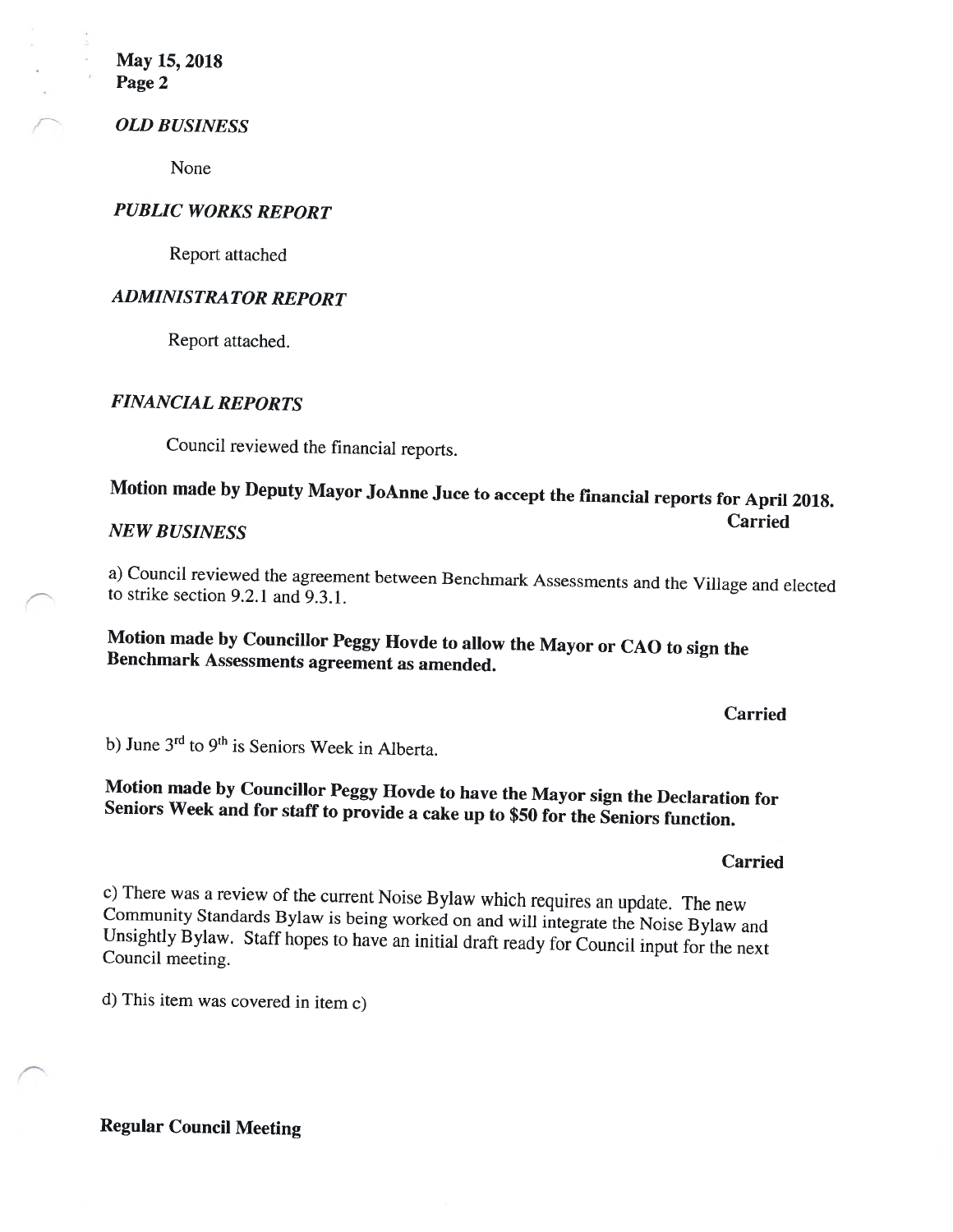e) The Ad Hoc Committee had provided a report to Council. Subsequent to that Mayor Hovde had additional input from the Lions Club with the idea of using the currently unused portion of the Campground.

Motion by Deputy Mayor Joanne Juce to direct staff to investigate the cost and process of using the campground site and provide the information to the Ad Hoc Committee.

Carried

f) This item was covered in item e)

g) Council discussed the feasibility of declaring the old MLA building a historic building.

### Motion by Councillor Peggy Hovde to have a letter sent to the person interested in buying the MLA building and advise that the intended plan is to make it a historic building.

### Carried

h) Council discussed how to engage the public regarding the future planning of Carmangay. This will be done during the MDP process as well as for input on the Strategic Plan. There is also opportunity to get a free facilitator from Municipal Affairs that could help with this process.

i) Council reviewed the Strategic Plan which is attached. The Strategic Plan is a live document that directs staff in efforts to work toward a future vision for Carmangay.

Motion made by Mayor Stacey Hovde to accept the Strategic Plan as information.

### Carried

j) Council wanted to offer a congratulation on the efforts of the Horticultural Association on the Adopt-A-Pot program.

Motion made by Deputy Mayor Joanne Juce to post a congratulations on the Village Facebook page and send a congratulatory letter from Council to the Horticultural Association.

Carried

j) Council reviewed the recent emergency testing and the Villages Emergency Plan.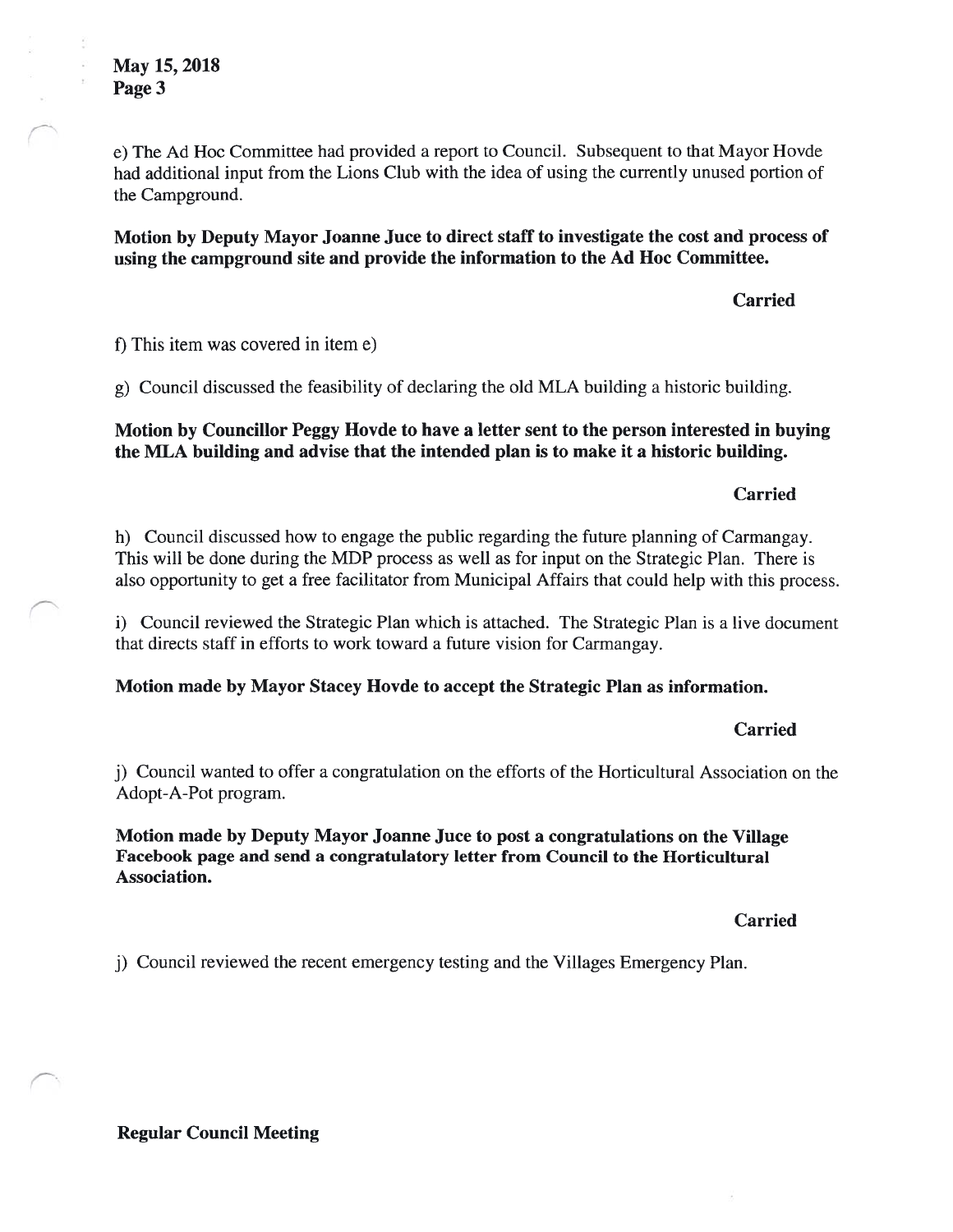### May 15, 2018 Page 4

#### REPORTS

Mayor Hovde provided a verbal report on the May 3rd Vulcan County MPC unanimous decision against the Summerland Colony application.

#### a) ORRSC

Council reviewed the legal letter that had been sent to the MDP consultant for the Village of Champion and what the impact would be to Carmangay in their own MDP efforts.

#### b) MARQUIS

There was a subcommittee meeting but Deputy Mayor Joanne Juce had other commitments at the time. Three of the 4 residences in Carmangay are now rented.

#### c) VULCAN DISTRICT SOLID WASTE

There was no meeting.

### d) CARMANGAY AND DISTRICT LIBRARY BOARD

Deputy Mayor Joanne Juce attended the recent library board meeting. There was a discussion about the board room being available to a limit of 12 persons.

#### e) SUBDIVISION APPEAL BOARD

No report

#### 1) FCSS

Deputy Mayor Joanne Juce attended <sup>a</sup> recent meeting. FCSS has been involved in; Women's Wellness Day, Free Tax Filing for Seniors, a Poverty Simulation and a Volunteer Party.

#### g) HALL BOARD

The Hall Board had a public consultation on April 30/18 at 7:00 pm. There is an upcoming regular meeting.

#### h) SOUTHGROW

No Meeting.

### 1) TWIN VALLEY REGIONAL WATER COMMISSION

Mayor Stacey Hovde attended a recent short meeting.

#### j) MAYORS AND REEVES Of SOUTHWEST ALBERTA

Mayor Stacey Hovde was unable to attend.

#### k) HISTORICAL SOCIETY

Deputy Mayor Joanne Juce attended <sup>a</sup> recent meeting of the Historical Society. Council reviewed a number of issues related to the old fire hail and drainage from the new fire hall.

#### Regular Council Meeting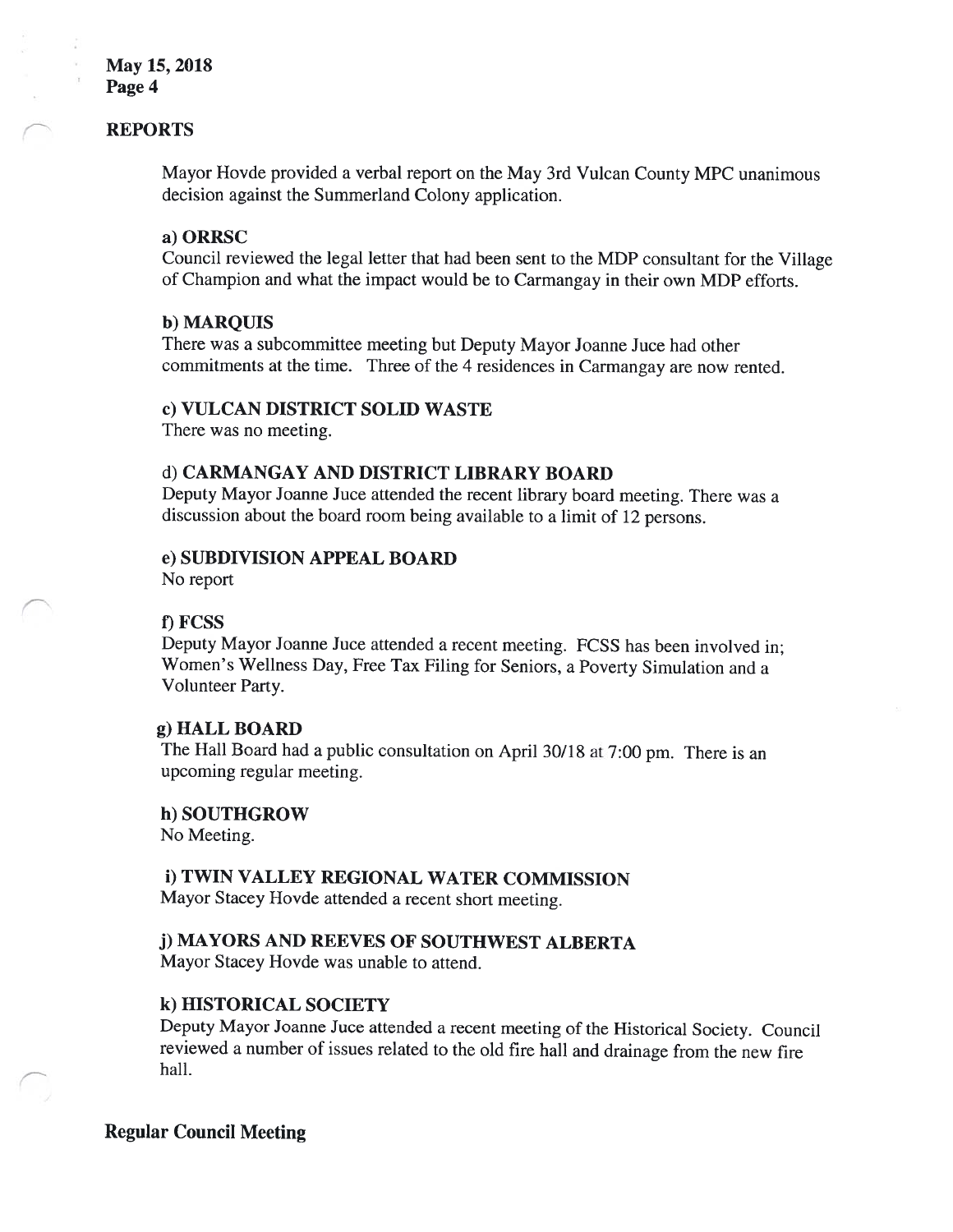May 15, 2018 Page 5 I) Chinook Arch Deputy Mayor Joanne Juce attended <sup>a</sup> recent meeting of the Chinook Arch Library Board. **CORRESPONDENCE** Letter from Alberta Seniors and Housing regarding Senior's week. Letter from Camp Carmangay supporting the new signs from the 3OKMH speed limit. EXECUTIVE SESSION Motion made by Mayor Stacey Hovde to go in camera at 8:30 pm Carried Motion made by Mayor Stacey Hovde to go out of camera at 9:15 pm Carried Motion made by Mayor Stacey Hovde to add to the agenda the reading of Bylaw No. 784. Carried Motion made by Councillor Peggy Hovde to do the first reading of Bylaw No. 784.

Carried

Motion made by Councillor Peggy Hovde to do the second reading of Bylaw No. 784.

Carried

Motion made by Mayor Stacey Hovde for permission to do the third and final reading of Bylaw No. 784.

Carried

Motion made by Councillor Peggy Hovde to do the third and final reading of Bylaw No. 784.

Carried